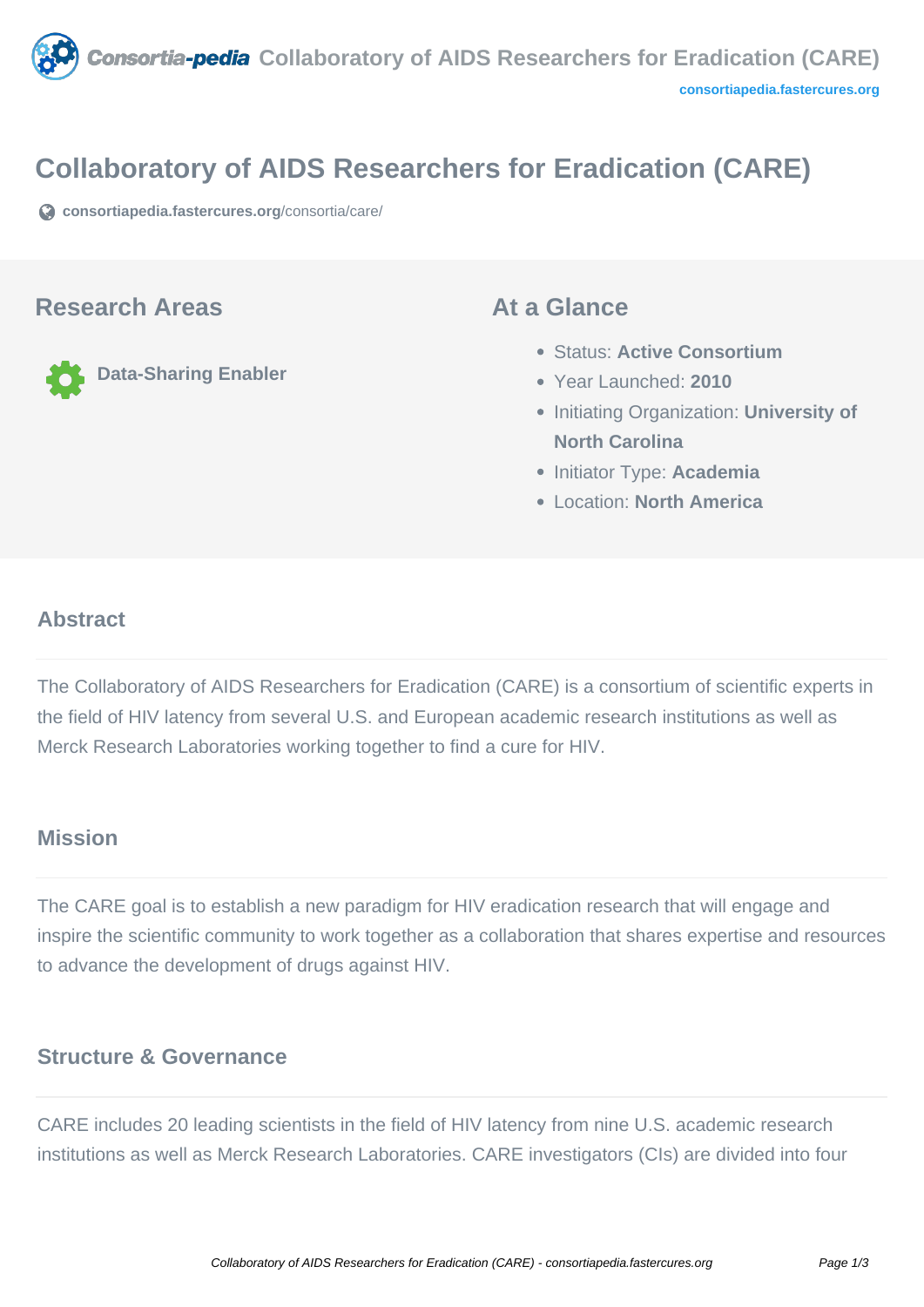

research groups according to common research aims and expertise. Each group is focused on a distinct aspect of HIV latency. CARE receives support from the National Institute of Allergy and Infectious Diseases (NIAID) and the National Institute of Mental Health (NIMH).

# **Financing**

The consortium is financially supported by NIAID and NIMH.

# **Links/Social Media Feed**

Homepage [http://delaneycare.org/](https://www.delaneycare.org/index.php?option=com_content&view=featured&Itemid=435) LinkedIn [https://www.delaneycare.org/index.php?option=com\\_content&view=featured&Itemid=435](https://www.delaneycare.org/index.php?option=com_content&view=featured&Itemid=435)

# **Points of Contact**

David M. Margolis, M.D., Principal Investigator phone: 919-966-6388 email: [dmargo@med.unc.edu](mailto:dmargo@med.unc.edu)

 Genetic Medicine Bldg., CB# 7042 University of North Carolina Chapel Hill, NC 27599-7042

## **Sponsors & Partners**

Case Western Reserve University Gladstone Johns Hopkins Medicine Merck University of California (UC) Davis School of Medicine UC San Diego